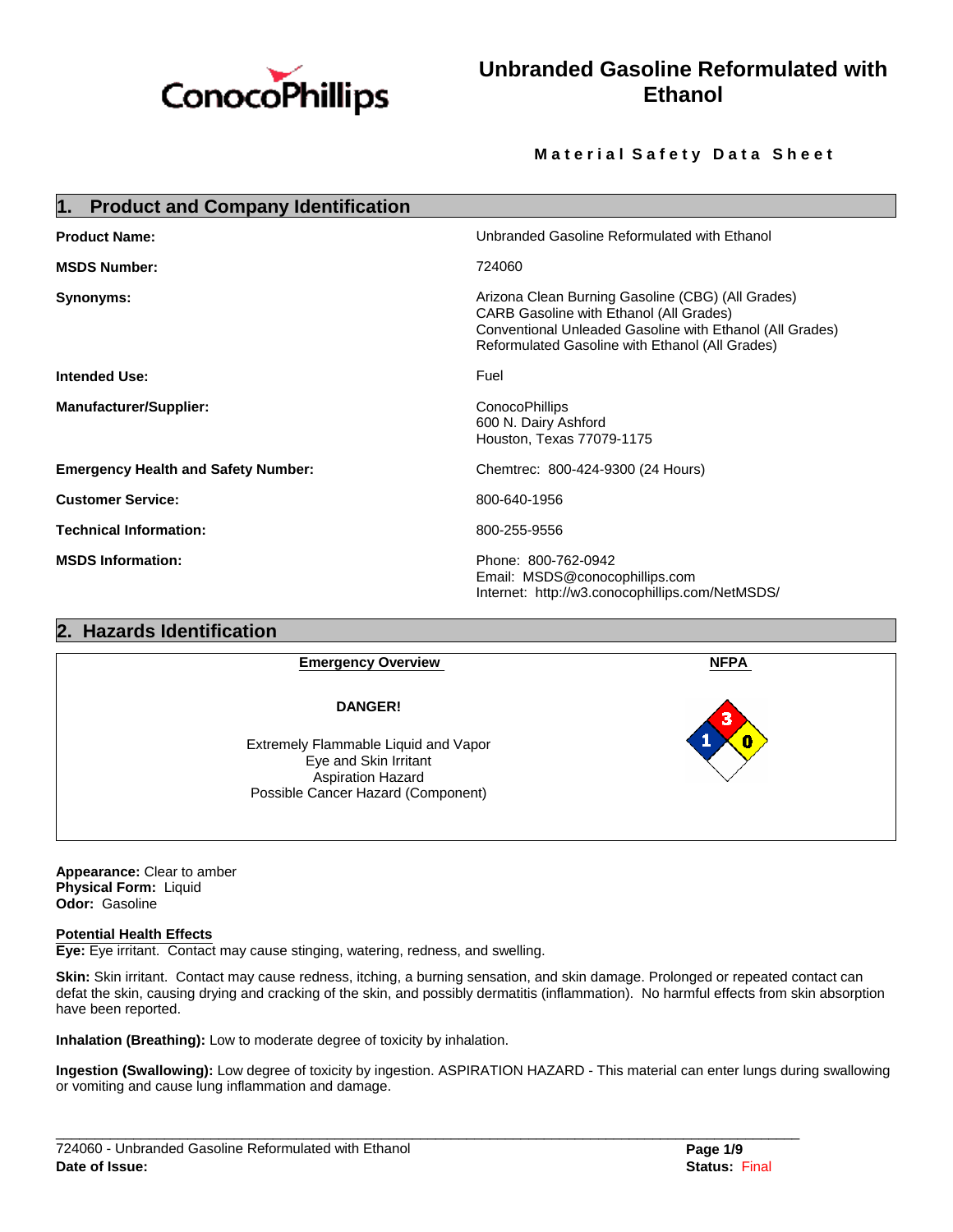**Signs and Symptoms:** Effects of overexposure can include slight irritation of the respiratory tract, nausea, vomiting, and signs of nervous system depression (e.g., headache, drowsiness, dizziness, loss of coordination, disorientation and fatigue). Continued exposure to high concentrations can result in vomiting, cardiac irregularities and sudden loss of consciousness.

 $\mathcal{L}_\mathcal{L} = \{ \mathcal{L}_\mathcal{L} = \{ \mathcal{L}_\mathcal{L} = \{ \mathcal{L}_\mathcal{L} = \{ \mathcal{L}_\mathcal{L} = \{ \mathcal{L}_\mathcal{L} = \{ \mathcal{L}_\mathcal{L} = \{ \mathcal{L}_\mathcal{L} = \{ \mathcal{L}_\mathcal{L} = \{ \mathcal{L}_\mathcal{L} = \{ \mathcal{L}_\mathcal{L} = \{ \mathcal{L}_\mathcal{L} = \{ \mathcal{L}_\mathcal{L} = \{ \mathcal{L}_\mathcal{L} = \{ \mathcal{L}_\mathcal{$ 

**Other Comments:** Most adverse health effects associated with ethanol, a component of this material, are related to the chronic ingestion of alcoholic beverages. Alcoholism has been associated with liver, stomach, heart, and nervous system damage, cancer, adverse reproductive effects, and effects on the developing fetus. Many of these effects may be related to metabolic changes that result from constantly high blood levels of alcohol. This exposure pattern is significantly different from that of persons handling industrial ethanol in the workplace or from refueling cars with gasoline containing ethanol.

**Pre-Existing Medical Conditions:** Conditions which may be aggravated by exposure include skin disorders, eye disorders, respiratory (asthma-like) disorders and liver disorders. Exposure to high concentrations of this material may increase the sensitivity of the heart to certain drugs. Persons with pre-existing heart disorders may be more susceptible to this effect (see Section 4 - Note to Physicians).

#### **See Section 11 for additional Toxicity Information.**

## **3. Composition / Information on Ingredients**

| <b>Component</b> | <b>CASRN</b>  | Concentration* |
|------------------|---------------|----------------|
| Gasoline         | <b>NONE</b>   | >90            |
| Ethanol          | 64-17-5       |                |
| Benzene          | $71 - 43 - 2$ | 0-5            |

\* All concentrations are percent by weight unless ingredient is a gas. Gas concentrations are in percent by volume.

## **4. First Aid Measures**

**Eye Contact:** If irritation or redness develops from exposure, flush eyes with clean water. Remove contact lenses if present and easy to do. For direct contact, hold eyelids apart and flush the affected eye(s) with clean water for at least 15 minutes. If irritation persists, seek medical attention.

Skin Contact: Remove contaminated shoes and clothing, and flush affected area(s) with large amounts of water. If skin surface is damaged, apply a clean dressing and seek medical attention. If skin surface is not damaged, cleanse affected area(s) thoroughly by washing with mild soap and water or a waterless hand cleaner. If irritation or redness develops, seek medical attention. Wash contaminated clothing before reuse.

**Inhalation (Breathing):** If respiratory symptoms or other symptoms of exposure develop, move victim away from source of exposure and into fresh air in a position comfortable for breathing. If symptoms persist, seek immediate medical attention. If victim is not breathing, clear airway and immediately begin artificial respiration. If breathing difficulties develop, oxygen should be administered by qualified personnel. Seek immediate medical attention.

**Ingestion (Swallowing):** Aspiration hazard: Do not induce vomiting or give anything by mouth because this material can enter the lungs and cause severe lung damage. If victim is drowsy or unconscious and vomiting, place on the left side with the head down. If possible, do not leave victim unattended and observe closely for adequacy of breathing. Seek medical attention.

**Notes to Physician:** Epinephrine and other sympathomimetic drugs may initiate cardiac arrhythmias in persons exposed to high concentrations of hydrocarbon solvents (e.g., in enclosed spaces or with deliberate abuse). The use of other drugs with less arrhythmogenic potential should be considered. If sympathomimetic drugs are administered, observe for the development of cardiac arrhythmias.

Federal regulations (29 CFR 1910.1028) specify medical surveillance programs for certain exposures to benzene above the action level or PEL (specified in Section (i)(1)(i) of the Standard). In addition, employees exposed in an emergency situation shall, as described in Section (i)(4)(i), provide a urine sample at the end of the shift for measurement of urine phenol.

## **5. Fire-Fighting Measures**

#### **NFPA 704 Hazard Class**

**Health:** 1 **Flammability:** 3 **Instability:** 0 (0-Minimal, 1-Slight, 2-Moderate, 3-Serious, 4-Severe)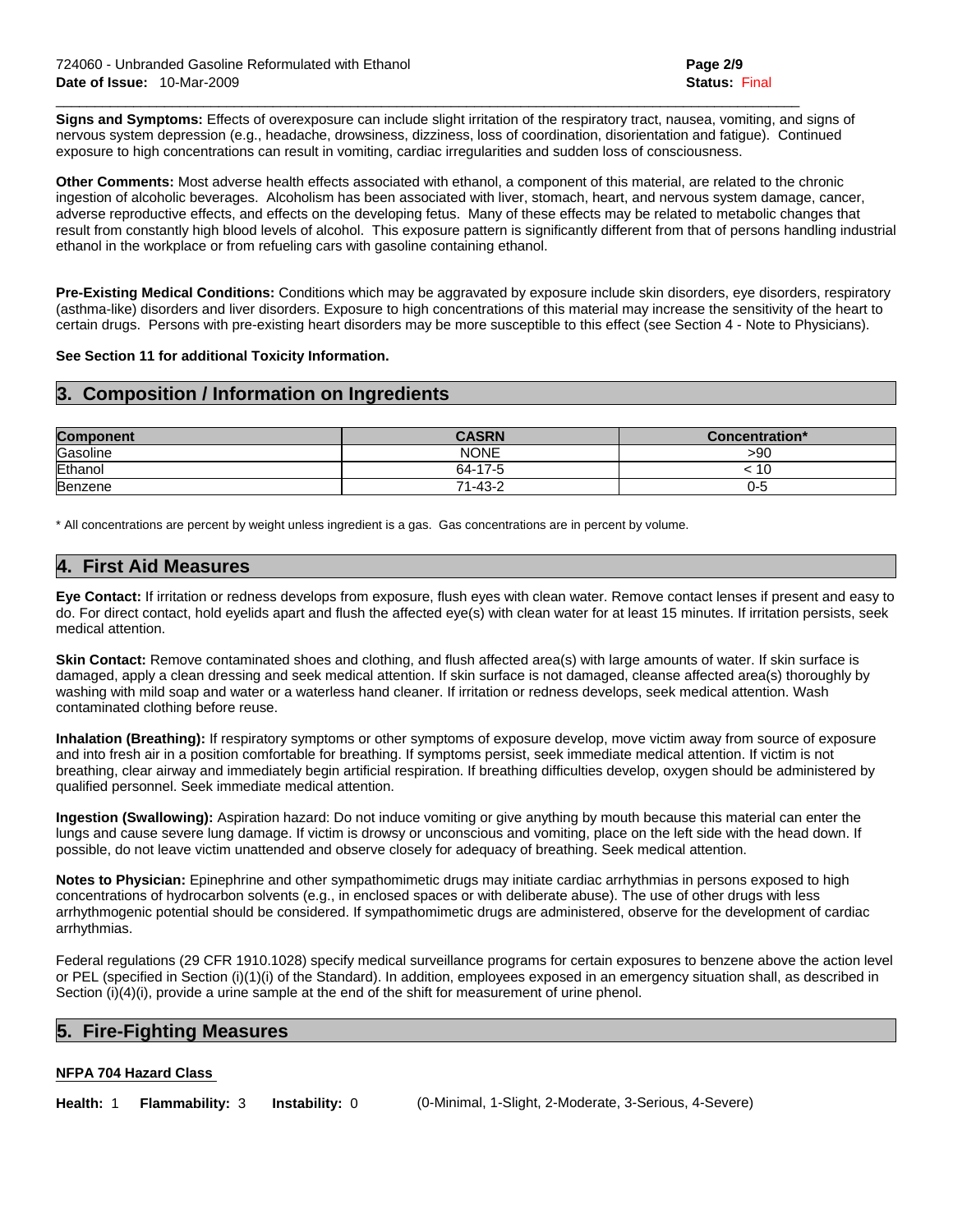**Unusual Fire & Explosion Hazards:** Extremely flammable. This material can be ignited by heat, sparks, flames, or other sources of ignition (e.g., static electricity, pilot lights, mechanical/electrical equipment, and electronic devices such as cell phones, computers, calculators, and pagers which have not been certified as intrinsically safe). Vapors may travel considerable distances to a source of ignition where they can ignite, flash back, or explode. May create vapor/air explosion hazard indoors, in confined spaces, outdoors, or in sewers. Vapors are heavier than air and can accumulate in low areas. If container is not properly cooled, it can rupture in the heat of a fire.

 $\mathcal{L}_\mathcal{L} = \{ \mathcal{L}_\mathcal{L} = \{ \mathcal{L}_\mathcal{L} = \{ \mathcal{L}_\mathcal{L} = \{ \mathcal{L}_\mathcal{L} = \{ \mathcal{L}_\mathcal{L} = \{ \mathcal{L}_\mathcal{L} = \{ \mathcal{L}_\mathcal{L} = \{ \mathcal{L}_\mathcal{L} = \{ \mathcal{L}_\mathcal{L} = \{ \mathcal{L}_\mathcal{L} = \{ \mathcal{L}_\mathcal{L} = \{ \mathcal{L}_\mathcal{L} = \{ \mathcal{L}_\mathcal{L} = \{ \mathcal{L}_\mathcal{$ 

**Extinguishing Media:** Dry chemical, carbon dioxide, or an alcohol resistant aqueous film forming foam is recommended. Water spray is recommended to cool or protect exposed materials or structures. Carbon dioxide can displace oxygen. Use caution when applying carbon dioxide in confined spaces. Water may be ineffective for extinguishment, unless used under favorable conditions by experienced fire fighters.

**Fire Fighting Instructions:** For fires beyond the initial stage, emergency responders in the immediate hazard area should wear protective clothing. When the potential chemical hazard is unknown, in enclosed or confined spaces, a self contained breathing apparatus should be worn. In addition, wear other appropriate protective equipment as conditions warrant (see Section 8).

Isolate immediate hazard area and keep unauthorized personnel out. Stop spill/release if it can be done safely. Move undamaged containers from immediate hazard area if it can be done safely. Water spray may be useful in minimizing or dispersing vapors and to protect personnel. Cool equipment exposed to fire with water, if it can be done safely. Avoid spreading burning liquid with water used for cooling purposes.

**Hazardous Combustion Products:** Combustion may yield smoke, carbon monoxide, and other products of incomplete combustion. Oxides of nitrogen and sulfur may also be formed.

### **See Section 9 for Flammable Properties including Flash Point and Flammable (Explosive) Limits**

## **6. Accidental Release Measures**

**Personal Precautions:** Extremely flammable. Keep all sources of ignition and hot metal surfaces away from spill/release if safe to do so. The use of explosion-proof electrical equipment is recommended. Stay upwind and away from spill/release. Notify persons and shipping down wind of the spill/release, isolate immediate hazard area and keep unauthorized personnel out. Wear appropriate protective equipment, including respiratory protection, as conditions warrant (see Section 8). See Sections 2 and 7 for additional information on hazards and precautionary measures.

**Environmental Precautions:** Stop spill/release if it can be done safely. Prevent spilled material from entering sewers, storm drains, other unauthorized drainage systems, and natural waterways. Use foam on spills to minimize vapors. Use water sparingly to minimize environmental contamination and reduce disposal requirements. If spill occurs on water notify appropriate authorities and advise shipping of any hazard. Spills into or upon navigable waters, the contiguous zone, or adjoining shorelines that cause a sheen or discoloration on the surface of the water, may require notification of the National Response Center (phone number 800-424-8802).

**Methods for Containment and Clean-Up:** Notify relevant authorities in accordance with all applicable regulations. Immediate cleanup of any spill is recommended. Dike far ahead of spill for later recovery or disposal. Absorb spill with inert material such as sand or vermiculite, and place in suitable container for disposal. If spilled on water remove with appropriate methods (e.g. skimming, booms or absorbents).

## **7. Handling and Storage**

**Precautions for safe handling:** Wear eye/face protection. Wear protective gloves. Wash thoroughly after handling. Do not eat, drink, or smoke when using this product. Do not breathe vapors or mists. Keep away from ignition sources such as heat/sparks/open flame – No smoking. Take precautionary measures against static discharge. Use only non-sparking tools. Use good personal hygiene practices and wear appropriate personal protective equipment.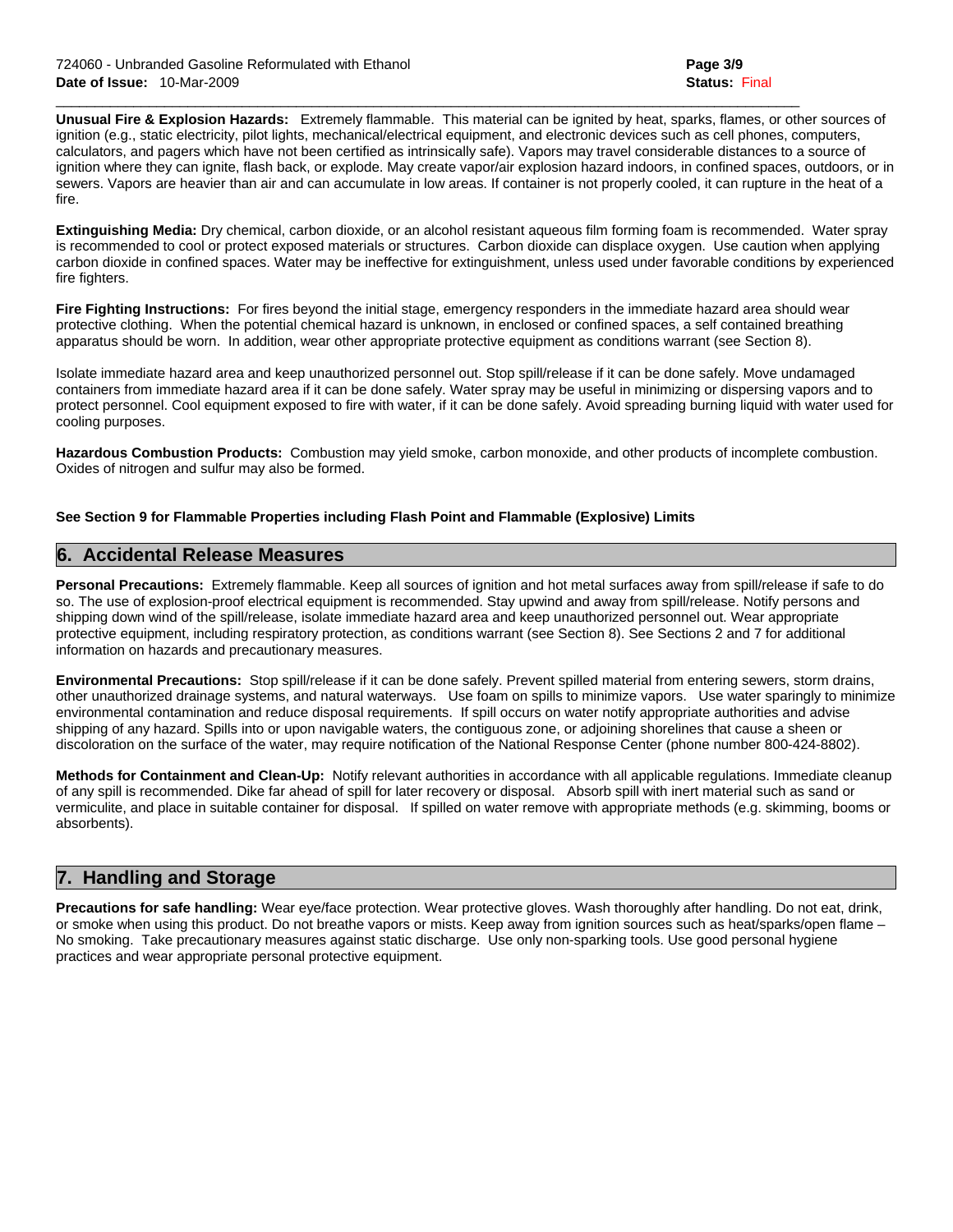Open container slowly to relieve any pressure. Bond and ground all equipment when transferring from one vessel to another. Can accumulate static charge by flow or agitation. Can be ignited by static discharge. The use of explosion-proof electrical equipment is recommended and may be required (see appropriate fire codes). Refer to NFPA-704 and/or API RP 2003 for specific bonding/grounding requirements. Do not enter confined spaces such as tanks or pits without following proper entry procedures such as ASTM D-4276 and 29CFR 1910.146. Do not wear contaminated clothing or shoes. Keep contaminated clothing away from sources of ignition such as sparks or open flames.

 $\mathcal{L}_\mathcal{L} = \{ \mathcal{L}_\mathcal{L} = \{ \mathcal{L}_\mathcal{L} = \{ \mathcal{L}_\mathcal{L} = \{ \mathcal{L}_\mathcal{L} = \{ \mathcal{L}_\mathcal{L} = \{ \mathcal{L}_\mathcal{L} = \{ \mathcal{L}_\mathcal{L} = \{ \mathcal{L}_\mathcal{L} = \{ \mathcal{L}_\mathcal{L} = \{ \mathcal{L}_\mathcal{L} = \{ \mathcal{L}_\mathcal{L} = \{ \mathcal{L}_\mathcal{L} = \{ \mathcal{L}_\mathcal{L} = \{ \mathcal{L}_\mathcal{$ 

For use as a motor fuel only. Do not use as a solvent due to its flammable and potentially toxic properties. Siphoning by mouth can result in lung aspiration which can be harmful or fatal.

The use of hydrocarbon fuel in an area without adequate ventilation may result in hazardous levels of incomplete combustion products (e.g. carbon monoxide, oxides of sulfur and nitrogen, benzene and other hydrocarbons) and/or dangerously low oxygen levels.

**Conditions for safe storage:** Keep container(s) tightly closed. Use and store this material in cool, dry, well-ventilated areas away from heat, direct sunlight, hot metal surfaces, and all sources of ignition. Store only in approved containers. Post area "No Smoking or Open Flame." Keep away from any incompatible material (see Section 10). Protect container(s) against physical damage. Portable Containers: Static electricity may ignite gasoline vapors when filling portable containers. To avoid static buildup do not use a nozzle lock open device. Use only approved containers for the storage of gasoline. Place the container on the ground before filling. Keep the nozzle in contact with the container during filling. Do not fill any portable container in or on a vehicle or marine craft. Outdoor or detached storage is preferred. Indoor storage should meet OSHA standards and appropriate fire codes.

"Empty" containers retain residue and may be dangerous. Do not pressurize, cut, weld, braze, solder, drill, grind, or expose such containers to heat, flame, sparks, or other sources of ignition. They may explode and cause injury or death. "Empty" drums should be completely drained, properly bunged, and promptly shipped to the supplier or a drum reconditioner. All containers should be disposed of in an environmentally safe manner and in accordance with governmental regulations. Before working on or in tanks which contain or have contained this material, refer to OSHA regulations, ANSI Z49.1, and other references pertaining to cleaning, repairing, welding, or other contemplated operations.

| <b>Component</b> | <b>US-ACGIH</b>                                                                            | <b>OSHA</b>                                                 | <b>Other</b> |
|------------------|--------------------------------------------------------------------------------------------|-------------------------------------------------------------|--------------|
| Gasoline         | TWA: 300 ppm<br>TWA: 890 mg/m <sup>3</sup><br>STEL:500 ppm<br>STEL: 1480 mg/m <sup>3</sup> | ---                                                         | ---          |
| Xylenes          | STEL: 150 ppm<br><b>TWA: 100 ppm</b>                                                       | TWA: 100 ppm<br>TWA: 435 mg/m <sup>3</sup>                  | ---          |
| Toluene          | TWA: 20 ppm                                                                                | Ceiling: 300 ppm<br>TWA: 200 ppm                            | ---          |
| Ethanol          | STEL: 1000 ppm; A3                                                                         | TWA: 1000 ppm<br>TWA: 1900 mg/m <sup>3</sup>                | ---          |
| Benzene          | STEL: 2.5 ppm<br><b>Skin</b><br>TWA: 0.5 ppm                                               | Ceiling: 25 ppm<br>STEL: 5 ppm<br>TWA: 1 ppm<br>TWA: 10 ppm | ---          |

## **8. Exposure Controls / Personal Protection**

#### **Note: State, local or other agencies or advisory groups may have established more stringent limits. Consult an industrial hygienist or similar professional, or your local agencies, for further information.**

**Engineering controls:** If current ventilation practices are not adequate to maintain airborne concentrations below the established exposure limits, additional engineering controls may be required.

**Eye/Face Protection:** The use of eye protection (such as splash goggles) that meets or exceeds ANSI Z.87.1 is recommended when there is potential liquid contact to the eye. Depending on conditions of use, a face shield may be necessary.

**Skin/Hand Protection:** The use of gloves impervious to the specific material handled is advised to prevent skin contact. Users should check with manufacturers to confirm the breakthrough performance of their products. Suggested protective materials: Nitrile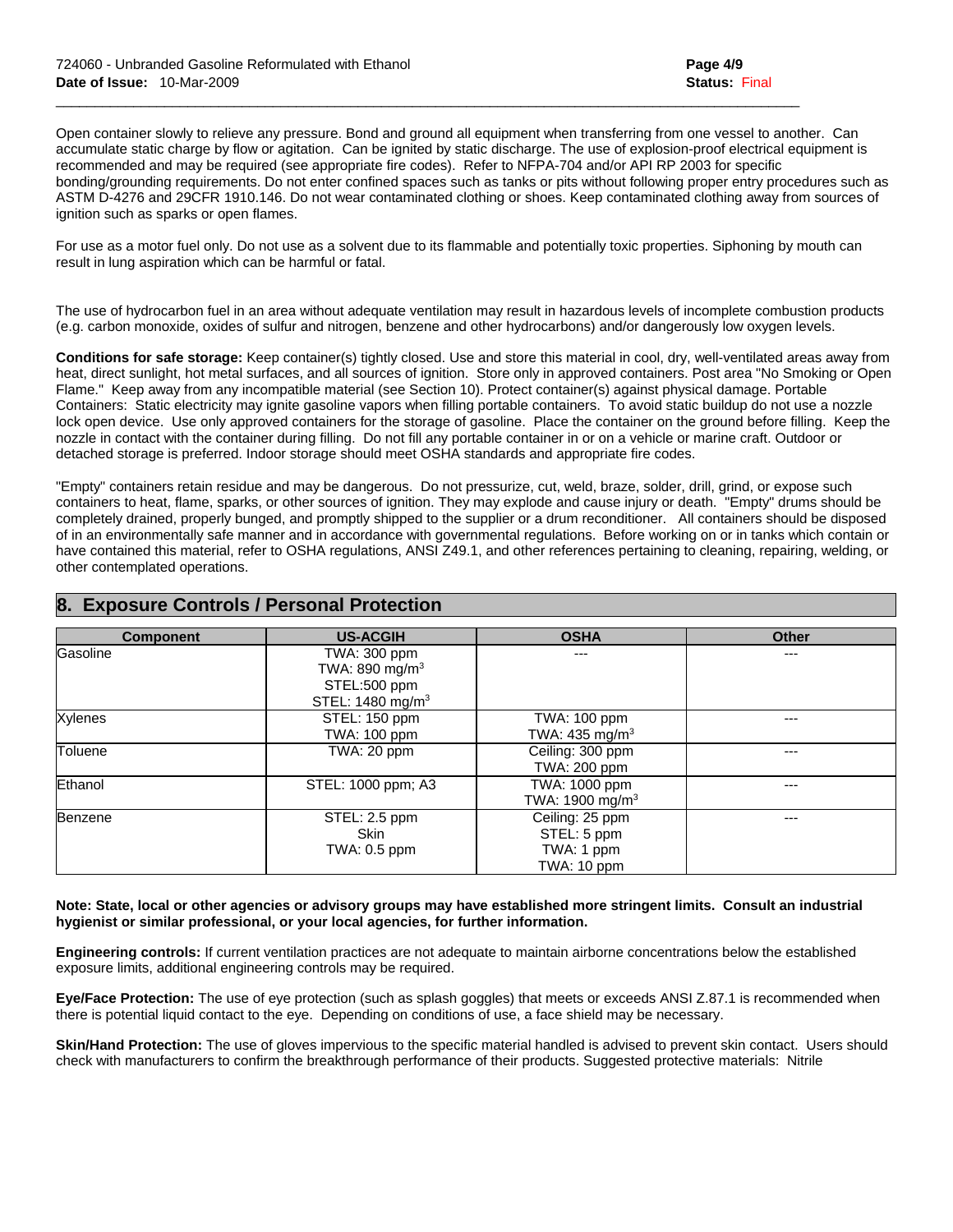**Respiratory Protection:** Where there is potential for airborne exposure above the exposure limit a NIOSH certified air purifying respirator equipped with organic vapor cartridges/canisters may be used.

 $\mathcal{L}_\mathcal{L} = \{ \mathcal{L}_\mathcal{L} = \{ \mathcal{L}_\mathcal{L} = \{ \mathcal{L}_\mathcal{L} = \{ \mathcal{L}_\mathcal{L} = \{ \mathcal{L}_\mathcal{L} = \{ \mathcal{L}_\mathcal{L} = \{ \mathcal{L}_\mathcal{L} = \{ \mathcal{L}_\mathcal{L} = \{ \mathcal{L}_\mathcal{L} = \{ \mathcal{L}_\mathcal{L} = \{ \mathcal{L}_\mathcal{L} = \{ \mathcal{L}_\mathcal{L} = \{ \mathcal{L}_\mathcal{L} = \{ \mathcal{L}_\mathcal{$ 

A respiratory protection program that meets or is equivalent to OSHA 29 CFR 1910.134 and ANSI Z88.2 should be followed whenever workplace conditions warrant a respirator's use. Air purifying respirators provide limited protection and cannot be used in atmospheres that exceed the maximum use concentration (as directed by regulation or the manufacturer's instructions), in oxygen deficient (less than 19.5 percent oxygen) situations, or under conditions that are immediately dangerous to life and health (IDLH).

If benzene concentrations equal or exceed applicable exposure limits, OSHA requirements for personal protective equipment, exposure monitoring, and training may apply (29CFR1910.1028 - Benzene).

**Other Protective Equipment:** Eye wash and quick-drench shower facilities should be available in the work area. Thoroughly clean shoes and wash contaminated clothing before reuse.

**Suggestions provided in this section for exposure control and specific types of protective equipment are based on readily available information. Users should consult with the specific manufacturer to confirm the performance of their protective equipment. Specific situations may require consultation with industrial hygiene, safety, or engineering professionals.** 

## **9. Physical and Chemical Properties**

**Note:** Unless otherwise stated, values are determined at 20°C (68°F) and 760 mm Hg (1 atm). Data represent typical values and are not intended to be specifications.

| Appearance:                                    | Clear to amber                |
|------------------------------------------------|-------------------------------|
| <b>Physical Form:</b>                          | Liquid                        |
| Odor:                                          | Gasoline                      |
| <b>Odor Threshold:</b>                         | No data                       |
| pH:                                            | Not applicable                |
| Vapor Pressure:                                | 330-775 mm Hg @ 100°F         |
| Vapor Density (air=1):                         | >1                            |
| <b>Boiling Point/Range:</b>                    | 81-437°F / 27-225°C           |
| <b>Melting/Freezing Point:</b>                 | No data                       |
| <b>Solubility in Water:</b>                    | Approximately 10%             |
| Partition Coefficient (n-octanol/water) (Kow): | No data                       |
| <b>Specific Gravity:</b>                       | $0.68 - 0.78$ @ 60°F (15.6°C) |
| <b>Bulk Density:</b>                           | 5.66-6.50 lbs/gal             |
| <b>Percent Volatile:</b>                       | 100%                          |
| <b>Evaporation Rate (nBuAc=1):</b>             | >1                            |
| <b>Flash Point:</b>                            | $<$ -49°F / $<$ -45°C         |
| <b>Test Method:</b>                            | (estimate)                    |
| LEL (vol % in air):                            | 1.4                           |
| UEL (vol % in air):                            | 7.6                           |
| <b>Autoignition Temperature:</b>               | 833°F / 445°C                 |
|                                                |                               |

## **10. Stability and Reactivity**

**Stability:** Stable under normal ambient and anticipated conditions of use.

**Conditions to Avoid:** Avoid high temperatures and all sources of ignition. Prevent vapor accumulation.

**Materials to Avoid (Incompatible Materials):** Avoid contact with strong oxidizing agents and strong reducing agents.

**Hazardous Decomposition Products:** Not anticipated under normal conditions of use.

**Hazardous Polymerization:** Not known to occur.

## **11. Toxicological Information**

**Chronic Toxicity:**

**Gasoline**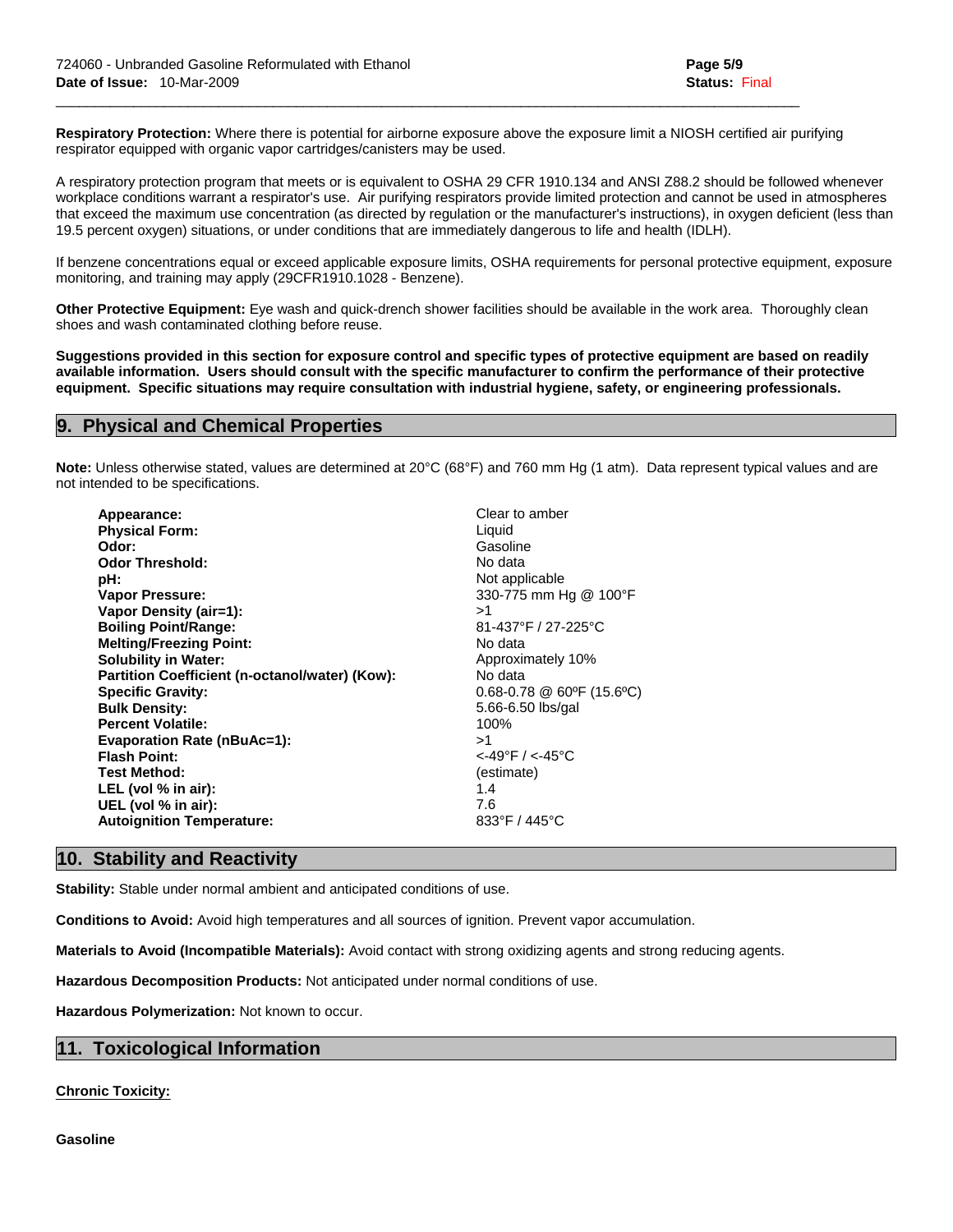*Carcinogenicity:* Two year inhalation studies of wholly vaporized unleaded gasoline produced increased incidences of kidney tumors in male rats and liver tumors in female mice. Follow-up studies suggest that occurrence of the kidney tumors may be linked to alpha-2-u-globulin nephropathy, and most likely unique to the male rat. Epidemiology data collected from a study of more than 18,000 petroleum marketing and distribution workers showed no increased risk of leukemia, multiple myeloma, or kidney cancer from gasoline exposure. Nevertheless, unleaded gasoline has been identified as a possible carcinogen by IARC. IARC has also categorized gasoline engine exhaust as a possible human cancer hazard because solvent extracts of the exhaust (soot) caused skin cancer in laboratory animals.

 $\mathcal{L}_\mathcal{L} = \{ \mathcal{L}_\mathcal{L} = \{ \mathcal{L}_\mathcal{L} = \{ \mathcal{L}_\mathcal{L} = \{ \mathcal{L}_\mathcal{L} = \{ \mathcal{L}_\mathcal{L} = \{ \mathcal{L}_\mathcal{L} = \{ \mathcal{L}_\mathcal{L} = \{ \mathcal{L}_\mathcal{L} = \{ \mathcal{L}_\mathcal{L} = \{ \mathcal{L}_\mathcal{L} = \{ \mathcal{L}_\mathcal{L} = \{ \mathcal{L}_\mathcal{L} = \{ \mathcal{L}_\mathcal{L} = \{ \mathcal{L}_\mathcal{$ 

*Target Organs:* Two year inhalation studies of wholly vaporized unleaded gasoline, as well as vapors of gasoline, did not produce significant target organ toxicity in laboratory animals. Nephropathy in male rats, characterized by the accumulation of alpha-2-u- globulin in epithelial cells of the proximal tubules was observed, however follow-up studies suggest that these changes are unique to the male rat.

 *Reproductive Toxicity:* No evidence of developmental toxicity was found in pregnant laboratory animals (rats and mice) exposed to up to 9,000 ppm vapor of unleaded gasoline via inhalation. Vapor recovery gasoline was evaluated in a two generation reproductive toxicity study at concentrations up to 7400 ppm. No reproductive parameters were adversely affected and no deleterious effects on offspring survival or growth were observed.

 *Mutagenicity:* Gasoline was negative in microbial mutagenicity and unscheduled DNA tests in rat hepatocytes. Gasoline did not induce chromosome aberrations in vivo in rat bone marrow cells and was negative in a mouse dominant lethal assay.

#### **Xylenes**

*Target Organs:* Rats exposed to 800, 1000 or 1200 ppm 14 hours daily for 6 weeks demonstrated high frequency hearing loss. Another study in rats exposed to 1800 ppm 8 hours daily for 5 days demonstrated middle frequency hearing loss.  *Reproductive Toxicity:* Both mixed xylenes and the individual isomers produced limited evidence of developmental toxicity in laboratory animals. Inhalation and oral administration of xylene resulted in decreased fetal weight, increased incidences of delayed ossification, skeletal variations and resorptions, but no evidence of teratogenicity.

#### **Toluene**

*Carcinogenicity:* Exposure of rats and mice to toluene at concentrations ranging from 120-1200 ppm for two years did not demonstrate evidence of carcinogenicity. Toluene has not been listed as a carcinogen by IARC.

 *Target Organs:* Epidemiology studies suggest that chronic occupational overexposure to toluene may damage color vision. Subchronic and chronic inhalation studies with toluene produced kidney and liver damage, hearing loss and central nervous system (brain) damage in laboratory animals. Intentional misuse by deliberate inhalation of high concentrations of toluene has been shown to cause liver, kidney, and central nervous system damage, including hearing loss and visual disturbances.  *Reproductive Toxicity:* Exposure to toluene during pregnancy has demonstrated limited evidence of developmental toxicity in laboratory animals. Decreased fetal body weight and increased skeletal variations in both inhalation and oral studies, but only at doses that were maternally toxic. No fetal toxicity was seen at doses that were not maternally toxic. Decreased sperm counts have been observed in male rats in the absence of a reduction in fertility. Toluene has been reported to cause mental or growth retardation in the children of solvent abusers who directly inhale toluene during pregnancy.

#### **Ethanol**

*Carcinogenicity:* Ingestion of alcoholic beverages has been classified by IARC as "carcinogenic to humans" (Group 1). Occupational exposures to ethanol and exposures other than by ingestion (i.e., dermal and inhalation) have not been associated with cancer in humans.

 *Target Organs:* Chronic alcoholism has been associated with damage to the liver in humans (e.g., cirrhosis of the liver). Excessive consumption of alcoholic beverages has also been associated with adverse effects on the central nervous system, digestive system and cardiovascular system.

 *Reproductive Toxicity:* Excessive consumption of alcoholic beverages during pregnancy has been associated with effects on the developing fetus referred to collectively as the fetal alcohol syndrome. The effects most frequently manifested include psychomotor dysfunction, growth retardation and a characteristic cluster of facial anomalies. t also affects the reproductive system including reduced sperm count and motility and loss of libido in men, abnormal menstrual function, and decreased plasma estradiol and progesterone levels in women.

 *Mutagenicity:* Excessive consumption of alcoholic beverages has been associated with chromosomal aberrations in white blood cells. Depending on the animal species being tested, ethanol may produce chromosomal damage, DNA damage and mutation in both somatic and germ cells.

#### **Benzene**

 *Carcinogenicity:* Benzene is an animal carcinogen and is known to produce acute myelogenous leukemia (a form of cancer) in humans. Benzene has been identified as a human carcinogen by IARC, the US National Toxicology Program and the US-Occupational Safety and Health Administration.

 *Target Organs:* Prolonged or repeated exposures to benzene vapors can cause damage to the blood and blood forming organs, including disorders like leukopenia, thrombocytopenia, and aplastic anemia.

 *Reproductive Toxicity:* Some studies in occupationally exposed women have suggested benzene exposure increased risk of miscarriage and stillbirth and decreased birth weight and gestational age. The size of the effects detected in these studies was small, and ascertainment of exposure and outcome in some cases relied on self-reports, which may limit the reliability of these results.

 *Mutagenicity:* Benzene exposure has resulted in chromosomal aberrations in human lymphocytes and animal bone marrow cells, and DNA damage in mammalian cells in vitro.

#### **Ethyl Benzene**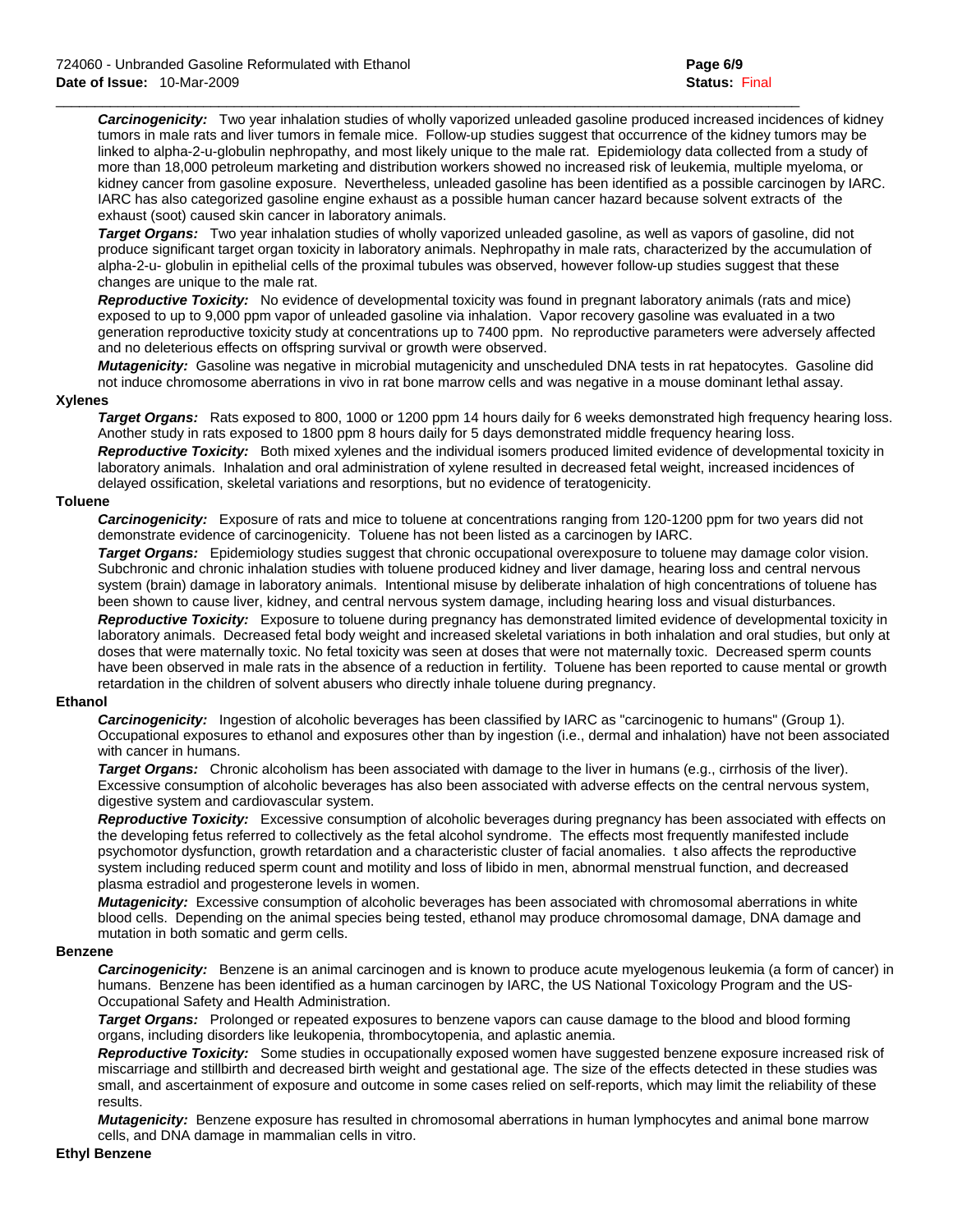*Carcinogenicity:* Rats and mice exposed to 0, 75, 250, or 750 ppm ethyl benzene in a two year inhalation study demonstrated limited evidence of kidney, liver, and lung cancer. Ethyl benzene has been listed as a possible human carcinogen by IARC. Ethyl benzene has not been listed as a carcinogen by NTP, or OSHA.

 $\mathcal{L}_\mathcal{L} = \{ \mathcal{L}_\mathcal{L} = \{ \mathcal{L}_\mathcal{L} = \{ \mathcal{L}_\mathcal{L} = \{ \mathcal{L}_\mathcal{L} = \{ \mathcal{L}_\mathcal{L} = \{ \mathcal{L}_\mathcal{L} = \{ \mathcal{L}_\mathcal{L} = \{ \mathcal{L}_\mathcal{L} = \{ \mathcal{L}_\mathcal{L} = \{ \mathcal{L}_\mathcal{L} = \{ \mathcal{L}_\mathcal{L} = \{ \mathcal{L}_\mathcal{L} = \{ \mathcal{L}_\mathcal{L} = \{ \mathcal{L}_\mathcal{$ 

#### **n-Hexane**

 *Target Organs:* Excessive exposure to n-hexane can result in peripheral neuropathies. The initial symptoms are symmetrical sensory numbness and paresthesias of distal portions of the extremities. Motor weakness is typically observed in muscles of the toes and fingers but may also involve muscles of the arms, thighs and forearms. The onset of these symptoms may be delayed for several months to a year after the beginning of exposure. The neurotoxic properties of n-hexane are potentiated by exposure to methyl ethyl ketone and methyl isobutyl ketone.

 *Reproductive Toxicity:* Prolonged exposure to high concentrations of n-hexane (>1,000 ppm) resulted in decreased sperm count and degenerative changes in the testes of rats but not those of mice.

#### **Cyclohexane**

 *Reproductive Toxicity:* Two-generation reproduction and developmental toxicity studies using rats and rabbits exposed (whole-body) to atmospheric concentrations up to 7000 ppm cyclohexane did not detect evidence of developmental toxicity in either species.

#### **Acute Toxicity:**

| Component | Oral LD50                           | Dermal LD50        | <b>Inhalation LC50</b>  |
|-----------|-------------------------------------|--------------------|-------------------------|
| Gasoline  | 14 a/ka                             | $3.5$ g/kg         | $>$ 5 ma/L              |
| Ethanol   | $ 6.2-13.7$ g/kg (Rat); LD50 = 6300 | 9.4 ml/kg (Rabbit) | 20,000 ppm/10 hr. (Rat) |
|           | mg/kg (Rabbit)                      |                    |                         |

## **12. Ecological Information**

**Ecotoxicity:** Experimental studies show that acute aquatic toxicity values are greater than 1 mg/l and mostly in the range 1-100 mg/l. Should be regarded as toxic to aquatic organisms - may cause long term adverse effects in the aquatic environment.

**Mobility:** On release to water, hydrocarbons will float on the surface and since they are sparingly soluble, the only significant loss is volatilization to air. In air, these hydrocarbons are photodegraded by reaction with hydroxyl radicals with half lives varying from 6.5 days for benzene to 0.5 days for n-dodecane.

**Persistence and degradability:** The hydrocarbons in this material are expected to be inherently biodegradable.

**Bioaccumulation Potential:** Log Kow values measured for the hydrocarbon components of this material are above 3 and therefore regarded as having the potential to bioaccumulate. In practice, metabolic processes or physical properties may prevent this effect or limit bioavailability.

## **13. Disposal Considerations**

The generator of a waste is always responsible for making proper hazardous waste determinations and needs to consider state and local requirements in addition to federal regulations.

This material, if discarded as produced, would not be a federally regulated RCRA "listed" hazardous waste. However, it would likely be identified as a federally regulated RCRA hazardous waste for the following characteristic(s) shown below. See Sections 7 and 8 for information on handling, storage and personal protection and Section 9 for physical/chemical properties. It is possible that the material as produced contains constituents which are not required to be listed in the MSDS but could affect the hazardous waste determination. Additionally, use which results in chemical or physical change of this material could subject it to regulation as a hazardous waste.

Container contents should be completely used and containers should be emptied prior to discard. Container residues and rinseates could be considered to be hazardous wastes.

#### **EPA Waste Number(s)**

- D001 Ignitability characteristic
- D018 Toxicity characteristic (Benzene)

## **14. Transportation Information**

## **U.S. Department of Transportation (DOT)**

**Shipping Description:** Gasoline, 3, UN1203, II **Non-Bulk Package Marking:** Gasoline, UN1203 **Non-Bulk Package Labeling:** Flammable liquid **Bulk Package/Placard Marking:** Flammable / 1203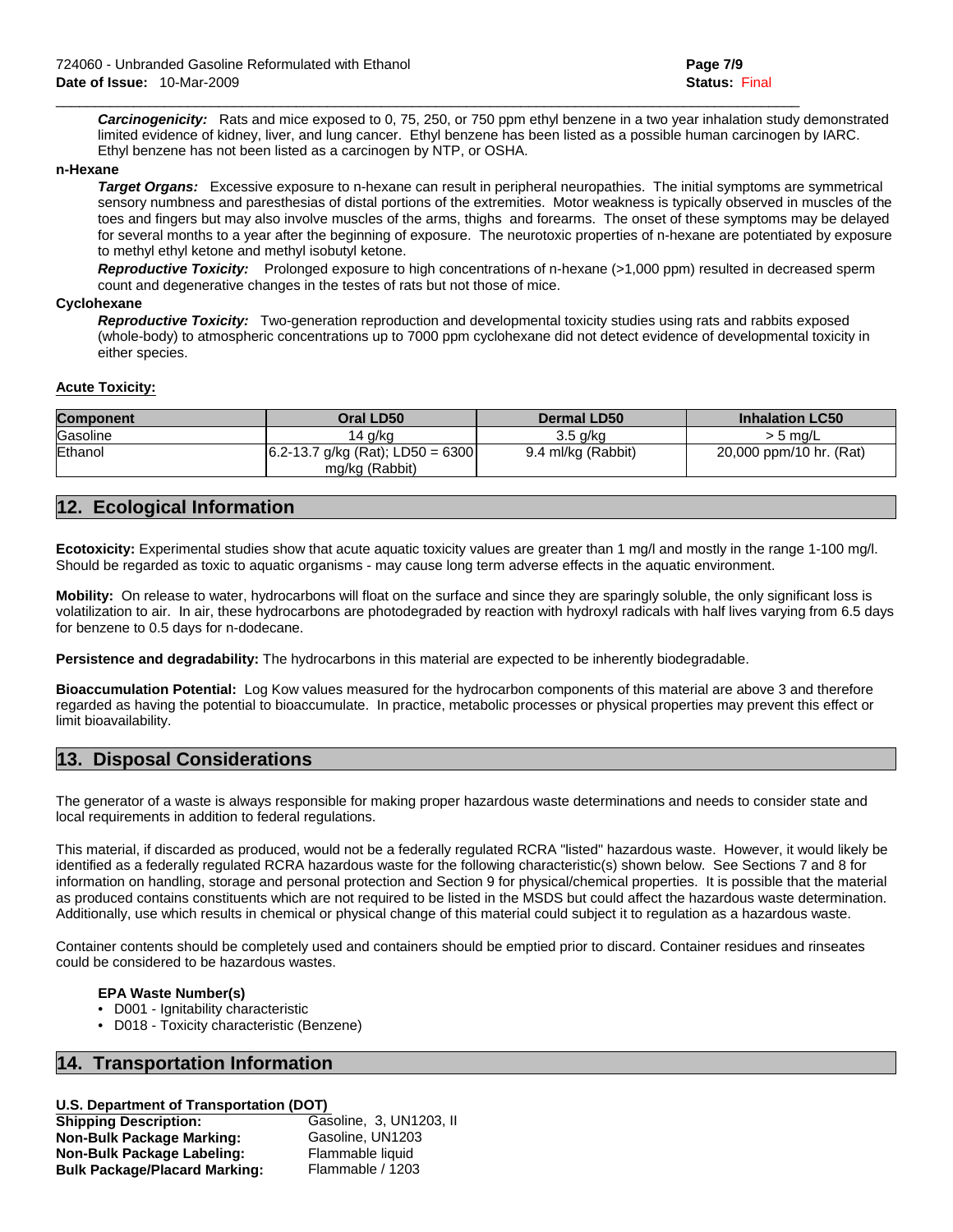| 14. Transportation Information                                                     |                                  |                                                                                                                                               |                            |
|------------------------------------------------------------------------------------|----------------------------------|-----------------------------------------------------------------------------------------------------------------------------------------------|----------------------------|
| <b>Packaging - References:</b>                                                     | 49 CFR 173.150; 173.202; 173.242 |                                                                                                                                               |                            |
|                                                                                    | (Exceptions; Non-bulk; Bulk)     |                                                                                                                                               |                            |
| <b>Hazardous Substance:</b>                                                        | See Section 15 for RQ's          |                                                                                                                                               |                            |
| <b>Emergency Response Guide:</b>                                                   | 128                              |                                                                                                                                               |                            |
| Note:                                                                              |                                  | Shipping description may be modified by placing the UN or NA number as the first<br>element. This order becomes mandatory on January 1, 2013. |                            |
| International Maritime Dangerous Goods (IMDG)                                      |                                  |                                                                                                                                               |                            |
| <b>Shipping Description:</b>                                                       | closed cupl                      | UN1203, Gasoline, 3, II, (FP $^{\circ}$ C cc), [where FP is the material's flash point in degrees Celsius                                     |                            |
| <b>Non-Bulk Package Marking:</b>                                                   | Gasoline, UN 1203                |                                                                                                                                               |                            |
| Labels:                                                                            | Flammable liquid                 |                                                                                                                                               |                            |
| <b>Placards/Marking (Bulk):</b>                                                    | Flammable / 1203                 |                                                                                                                                               |                            |
| Packaging - Non-Bulk:                                                              | P <sub>001</sub>                 |                                                                                                                                               |                            |
| EMS:                                                                               | $F-E$ , $S-E$                    |                                                                                                                                               |                            |
| International Civil Aviation Org. / International Air Transport Assoc. (ICAO/IATA) |                                  |                                                                                                                                               |                            |
| UN/ID $#$ :                                                                        | UN1203                           |                                                                                                                                               |                            |
| <b>Proper Shipping Name:</b>                                                       | Gasoline                         |                                                                                                                                               |                            |
| <b>Hazard Class/Division:</b>                                                      | 3                                |                                                                                                                                               |                            |
| <b>Packing Group:</b>                                                              |                                  |                                                                                                                                               |                            |
| <b>Non-Bulk Package Marking:</b>                                                   | Gasoline, UN1203                 |                                                                                                                                               |                            |
| Labels:                                                                            | Flammable liquid                 |                                                                                                                                               |                            |
| <b>ERG Code:</b>                                                                   | 3H                               |                                                                                                                                               |                            |
|                                                                                    | <b>LTD. QTY</b>                  | <b>Passenger Aircraft</b>                                                                                                                     | <b>Cargo Aircraft Only</b> |

 $\mathcal{L}_\mathcal{L} = \{ \mathcal{L}_\mathcal{L} = \{ \mathcal{L}_\mathcal{L} = \{ \mathcal{L}_\mathcal{L} = \{ \mathcal{L}_\mathcal{L} = \{ \mathcal{L}_\mathcal{L} = \{ \mathcal{L}_\mathcal{L} = \{ \mathcal{L}_\mathcal{L} = \{ \mathcal{L}_\mathcal{L} = \{ \mathcal{L}_\mathcal{L} = \{ \mathcal{L}_\mathcal{L} = \{ \mathcal{L}_\mathcal{L} = \{ \mathcal{L}_\mathcal{L} = \{ \mathcal{L}_\mathcal{L} = \{ \mathcal{L}_\mathcal{$ 

|                                      | _____ | - <del>- - -</del> - - - - - - - - - - - - - | ____________________ |
|--------------------------------------|-------|----------------------------------------------|----------------------|
| Packaging<br>Instruction $\#$ :      | Y305  | 305                                          | 207<br>υU            |
| Max. Net Qty.<br><b>Per Package:</b> |       | ີ                                            | 60                   |

## **15. Regulatory Information**

### **CERCLA/SARA - Section 302 Extremely Hazardous Substances and TPQs (in pounds):**

This material does not contain any chemicals subject to the reporting requirements of SARA 302 and 40 CFR 372.

#### **CERCLA/SARA - Section 311/312 (Title III Hazard Categories)**

| <b>Acute Health:</b>    | Yes |
|-------------------------|-----|
| <b>Chronic Health:</b>  | Yes |
| <b>Fire Hazard:</b>     | Yes |
| <b>Pressure Hazard:</b> | Nο  |
| <b>Reactive Hazard:</b> | Nο  |

#### **CERCLA/SARA - Section 313 and 40 CFR 372:**

This material contains the following chemicals subject to the reporting requirements of Section 313 of SARA Title III and 40 CFR 372:

| <b>Component</b>        | Concentration* | de minimis |
|-------------------------|----------------|------------|
| Xylenes                 | $0 - 21$       | 1.0%       |
| Toluene                 | $0 - 15$       | 1.0%       |
| Benzene                 | $0 - 5$        | 0.1%       |
| Ethyl Benzene           | $0 - 5$        | 0.1%       |
| 1,2,4-Trimethyl Benzene | $0-5$          | 1.0%       |
| n-Hexane                | $0 - 4$        | 1.0%       |
| Cyclohexane             | $0 - 2$        | $.0\%$     |

### **EPA (CERCLA) Reportable Quantity (in pounds):**

EPA's Petroleum Exclusion applies to this material - (CERCLA 101(14)).